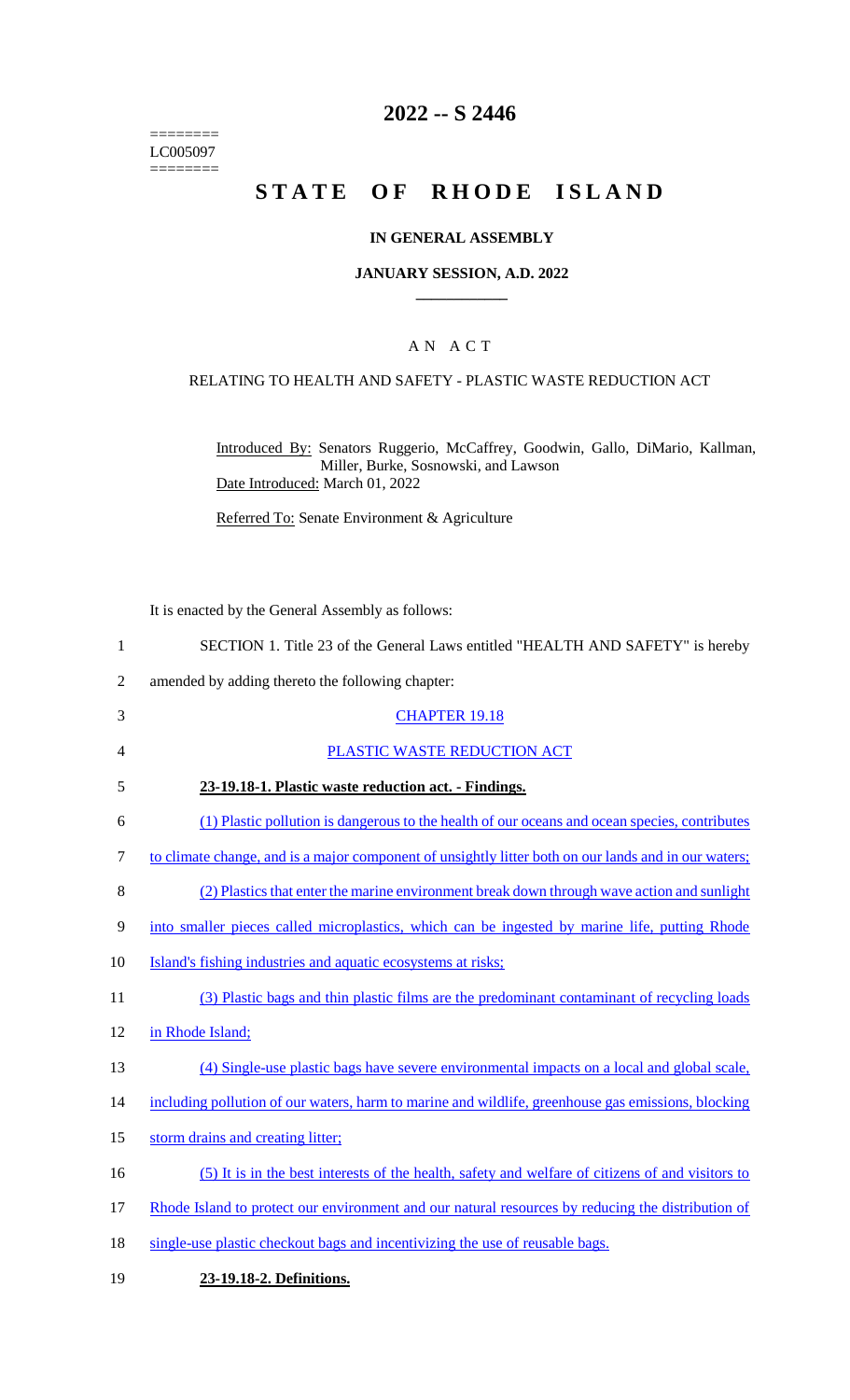| $\mathbf{1}$   | As used in this chapter, the following terms shall have the following meanings:                        |
|----------------|--------------------------------------------------------------------------------------------------------|
| $\overline{2}$ | (1) "Department" means the department of environmental management.                                     |
| 3              | (2) "Recyclable cardboard box" means a box made of non-waxed cardboard or paper                        |
| 4              | products.                                                                                              |
| 5              | (3) "Recyclable paper bag" means a paper bag that is one hundred percent (100%)                        |
| 6              | recyclable including the handles, contains at least forty percent (40%) post-consumer paper content,   |
| $\tau$         | and displays the words "Recyclable" and the percentage of post-consumer paper content in a visible     |
| $\,8\,$        | manner on the outside of the bag. The term "recyclable paper bag" does not include paper carryout      |
| 9              | bags at restaurants.                                                                                   |
| 10             | (4) "Retail sales establishment" means any licensed enterprise where the sale or transfer to           |
| 11             | a customer of goods in exchange for payment occurs in a retail store, flea market, restaurant or       |
| 12             | other food service establishment. Retail sales establishments do not include farmers' markets,         |
| 13             | bazaars or festivals operated by nonprofit or religious institutions, yard sales, tag sales, or other  |
| 14             | sales by residents at their homes.                                                                     |
| 15             | (5) "Reusable bag" means a bag with handles which are stitched and is specifically                     |
| 16             | designed and manufactured for one hundred twenty-five (125) or more reuses, and is made                |
| 17             | primarily of washable cloth, other durable woven or nonwoven fabric, polyester, polypropylene, or      |
| 18             | other durable plastic with a minimum thickness of four (4.0) mils.                                     |
| 19             | (6) "Single-use plastic checkout bag" means a carryout bag that is provided to the customer            |
|                |                                                                                                        |
| 20             | at the point of sale for the purpose of transporting groceries or other retail goods, and is made from |
| 21             | compostable or non-compostable plastic and not specifically designed and manufactured for              |
| 22             | multiple re-use.                                                                                       |
| 23             | The term "single-use plastic checkout bag" does not include the following types of bag:                |
| 24             | (i) Bags used by customers inside a business to package loose items, such as fruits,                   |
| 25             | vegetables, nuts, ground coffee, grains, candies, or small hardware items;                             |
| 26             | (ii) Bags used to contain or wrap frozen foods, meat or fish, flowers or potted plants, or             |
| 27             | other items to contain dampness or prevent contamination of other goods;                               |
| 28             | (iii) Bags used to contain unwrapped prepared foods or bakery goods;                                   |
| 29             | (iv) Newspaper bags for home newspaper delivery;                                                       |
| 30             | (v) Door-hanger bags;                                                                                  |
| 31             | (vi) Laundry, dry cleaning, or garment bags, including bags provided by hotels to guests to            |
| 32             | contain wet or dirty clothing;                                                                         |
| 33             | (vii) Bags sold in packages containing multiple bags intended for household or commercial              |

LC005097 - Page 2 of 5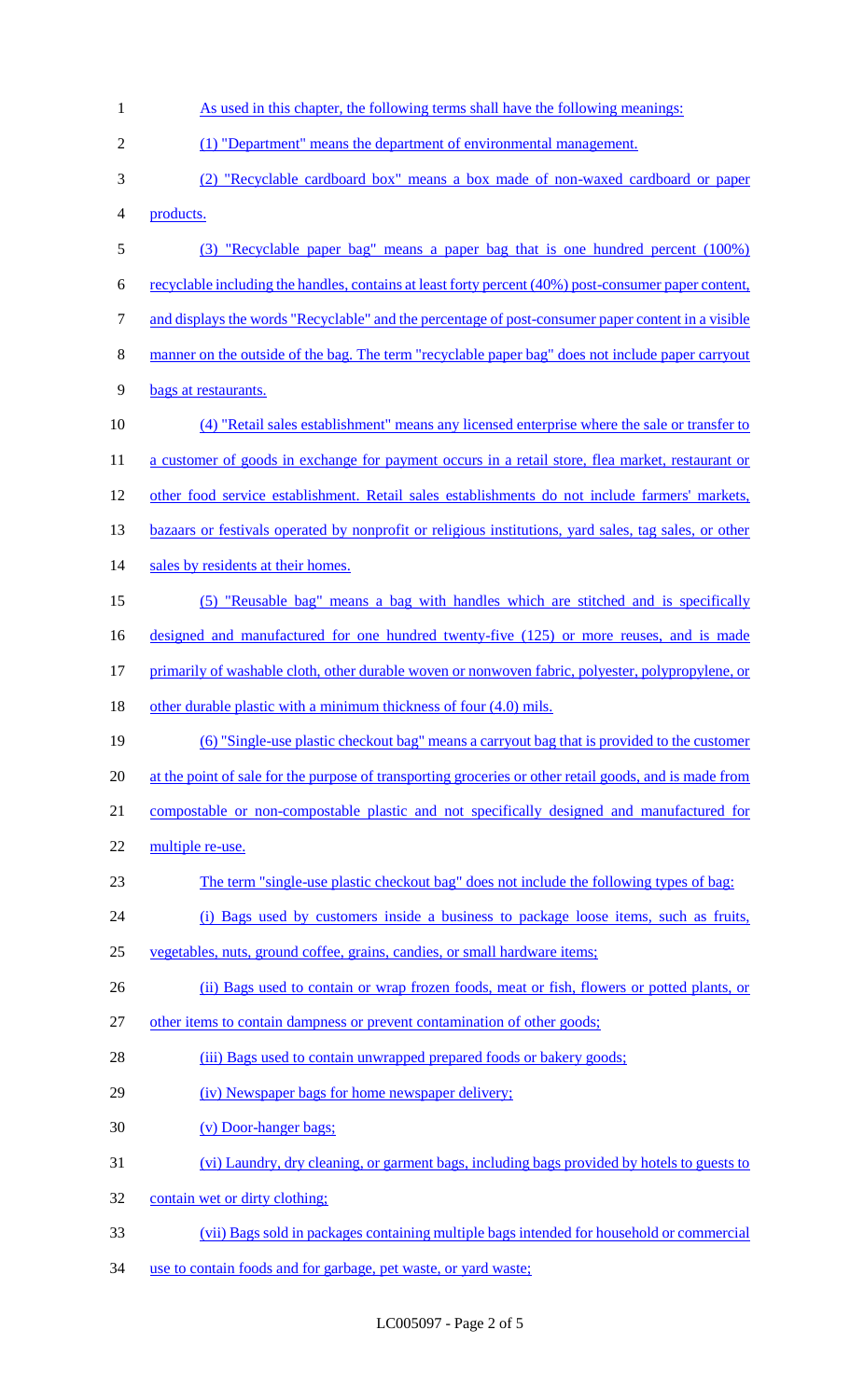| $\mathbf{1}$   | (viii) Bags used to contain live animals, such as fish or insects sold in pet stores; and              |
|----------------|--------------------------------------------------------------------------------------------------------|
| $\overline{2}$ | (ix) Bags provided to transport partially-consumed bottles of wine.                                    |
| 3              | 23-19.18-3. Prohibition on single-use plastic bag distribution.                                        |
| 4              | (a) Retail sales establishments are prohibited from making available any bag that is not a             |
| $\mathfrak s$  | reusable bag or recyclable paper bag, as defined by this chapter. Recyclable cardboard boxes, as       |
| 6              | defined in this chapter, may also be made available. This prohibition precludes providing any          |
| $\tau$         | single-use plastic checkout bag or any paper checkout bag that is not a recyclable paper bag or a      |
| $8\,$          | paper carryout bag at restaurants.                                                                     |
| $\mathbf{9}$   | (b) Retail sales establishments and other entities that make deliveries of goods from retail           |
| 10             | sales establishments to customers are prohibited from delivering goods to customers in single-use      |
| 11             | plastic checkout bags and may deliver goods in recyclable paper bags, reusable bags, or recyclable     |
| 12             | cardboard boxes as defined by this chapter.                                                            |
| 13             | (c) To further promote the use of reusable shopping bags and reduce the quantity of single-            |
| 14             | use carryout bags entering the waste stream, retailers are authorized and encouraged to make           |
| 15             | reusable carryout bags available to the public, assisting financially impacted households to the       |
| 16             | greatest degree possible.                                                                              |
| 17             | 23-19.18-4. Enforcement and penalty.                                                                   |
| 18             | (a) Responsibility and jurisdiction for enforcement shall be with municipalities and the               |
| 19             | department.                                                                                            |
| 20             | (b) Violations of any section of this chapter shall subject a retail sales establishment to            |
| 21             | penalties as set forth in this chapter.                                                                |
| 22             | (c) Penalties for violation of this chapter shall be as follows:                                       |
| 23             | $(1)$ One hundred dollars (\$100) for the first violation in a calendar year;                          |
| 24             | (2) Two hundred dollars (\$200) for the second violation in a calendar year;                           |
| 25             | (3) Five hundred dollars (\$500) for the third and any subsequent violation in a calendar              |
| 26             | year.                                                                                                  |
| 27             | (d) All penalties collected by municipalities pursuant to this section shall be retained by            |
| 28             | the municipality.                                                                                      |
| 29             | 23-19.18-5. Uniformity.                                                                                |
| 30             | (a) This chapter is a matter of statewide interest and concern and is applicable uniformly             |
| 31             | throughout the state. Accordingly, this chapter occupies the whole field of regulation of reusable     |
| 32             | bags, single-use bags, and recyclable paper bags, as defined in this chapter, provided by a retail     |
| 33             | sales establishment, as defined in § 23-19.18-2, and shall supersede any and all state and local laws, |
| 34             | regulations, and ordinances in this field.                                                             |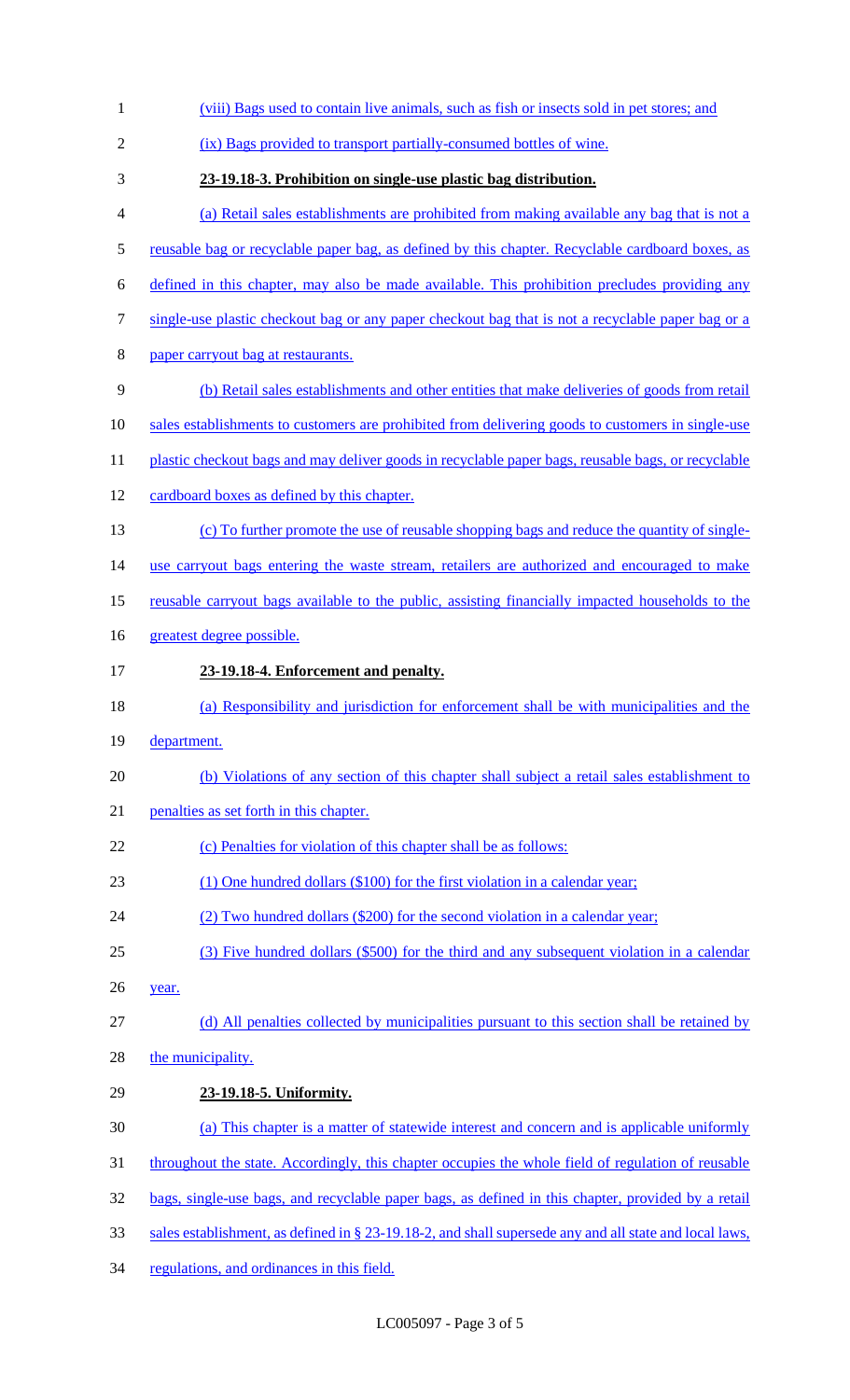# 1 **23-19.18-6. Rules and regulations.**

- 2 The director is hereby authorized to promulgate rules and regulations necessary to carry
- 3 out the provisions of this chapter.
- 4 SECTION 2. This act shall take effect within one year from the date of promulgation of
- 5 regulations by the department as authorized by this chapter, or on January 1, 2024, whichever
- 6 occurs first.

#### ======== LC005097

========